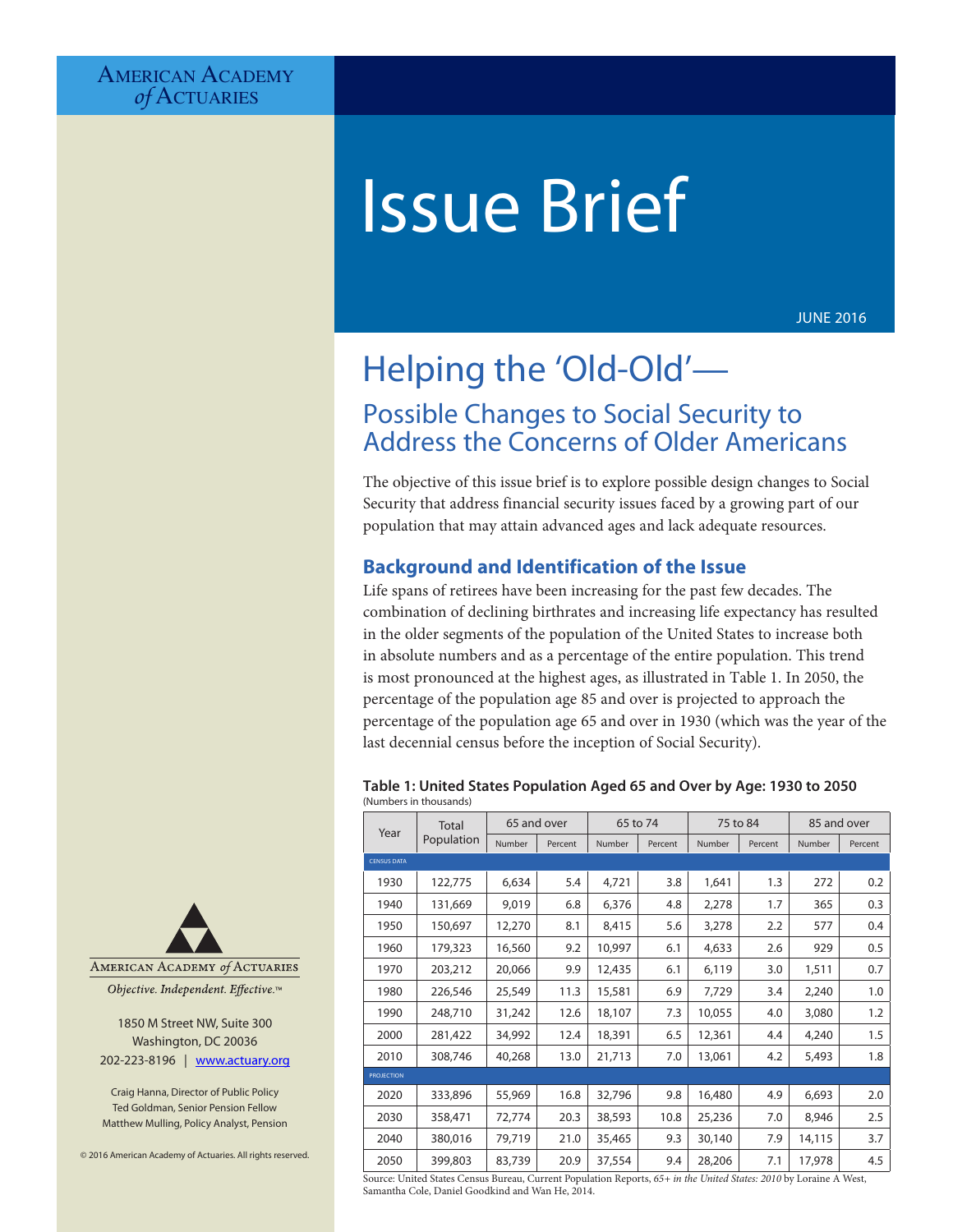Greater longevity is obviously a positive development, but it does entail challenges. Among them is the financial security of people we will refer to as the "old-old": those who survive beyond actuarially anticipated life expectancy. It is possible but by no means a certainty that a significant segment of the population could be subjected to financial hardship in old age. How many old-old citizens will be faced with hardship due to diminished financial resources in the future is not possible to predict with any certainty. It is possible that longevity improvements could cease or that retirement savings will last longer than expected due to effective financial management and beneficial financial market performance. Whether this should be left to chance or whether programs should be initiated to address this likely (though not certain) problem should be explored.

# **Potential Causes of the Financial Challenges Among the Old-Old**

Several factors have led to the financial challenges being addressed in this issue brief. First, more people might outlive their resources such that more old-old rely exclusively on Social Security. The decline in the availability of traditional defined benefit plans could make this even more likely in the future. Second, people may have inadequate inflation protection in retirement. Social Security provides inflation protection (cost-of-living adjustments are made to benefits annually based on the Consumer Price Index for Urban Wage Earners and Clerical Workers (CPI-W)), but even

most traditional defined benefit plans do not adjust benefits as prices increase. Some retirees may be faced with a significant change in financial circumstances upon the death of a spouse. Finally, medical expenses or other care costs may deplete the resources available, and affect the ability of retirees to make the effectiveness of Social Security benefits meet their other basic living needs.

The current Social Security Old Age and Survivors Insurance Program does have features that help to mitigate some of the financial challenges of the old-old. Since its inception, the purpose of Social Security has been to provide financial support to individuals after their working years, when they are financially most vulnerable. However, unlike social safety net programs, Social Security does not base benefit eligibility on a specific demonstration of financial need, such as income and/or assets below a certain threshold. Rather, Social Security benefits are based on a participant's membership in one or more groups within the general population. Originally, benefits were payable only to workers age 65 and over who had left the labor force, *i.e.*, retired. Later, benefits were extended to the surviving spouses and other dependents of deceased workers and to disabled workers under age 65. Since 1971, benefits have been indexed to inflation, recognizing that, as life expectancy increases, Social Security beneficiaries have become more vulnerable to reduction in the buying power of their benefits due to inflation. However, for many old-old these features may not be sufficient to avoid financial hardship in advanced old

**Members of the Academy's Social Security Committee who participated in drafting this issue brief include: Robert Alps, MAAA, ASA; Eric Atwater, MAAA, FSA, FCA, EA; Douglas Eckley, MAAA; Ronald Gebhardtsbauer, MAAA, EA, FSA; Jay Jaffe, MAAA, FSA; Timothy Leier, MAAA, FSA, EA – chairperson; Leslie Lohmann MAAA, FSA, FCIA, EA, ECA; Timothy Marnell, MAAA, ASA, EA; John Nylander, MAAA, FSA; Brendan O'Farrell, MAAA, EA, FSPA, FCA; Jeffery M. Rykhus, MAAA, FSA; Mark Shemtob, MAAA, ASA, EA – vice chairperson; Joan Weiss, MAAA, FSA, EA; Paul Withington, MAAA, EA, FSA; Ali Zaker-Shahrak, MAAA, FSA**

The American Academy of Actuaries is an 18,500+ member professional association whose mission is to serve the public and the U.S. actuarial profession. For more than 50 years, the Academy has assisted public policymakers on all levels by providing leadership, objective expertise, and actuarial advice on risk and financial security issues. The Academy also sets qualification, practice, and professionalism standards for actuaries in the United States.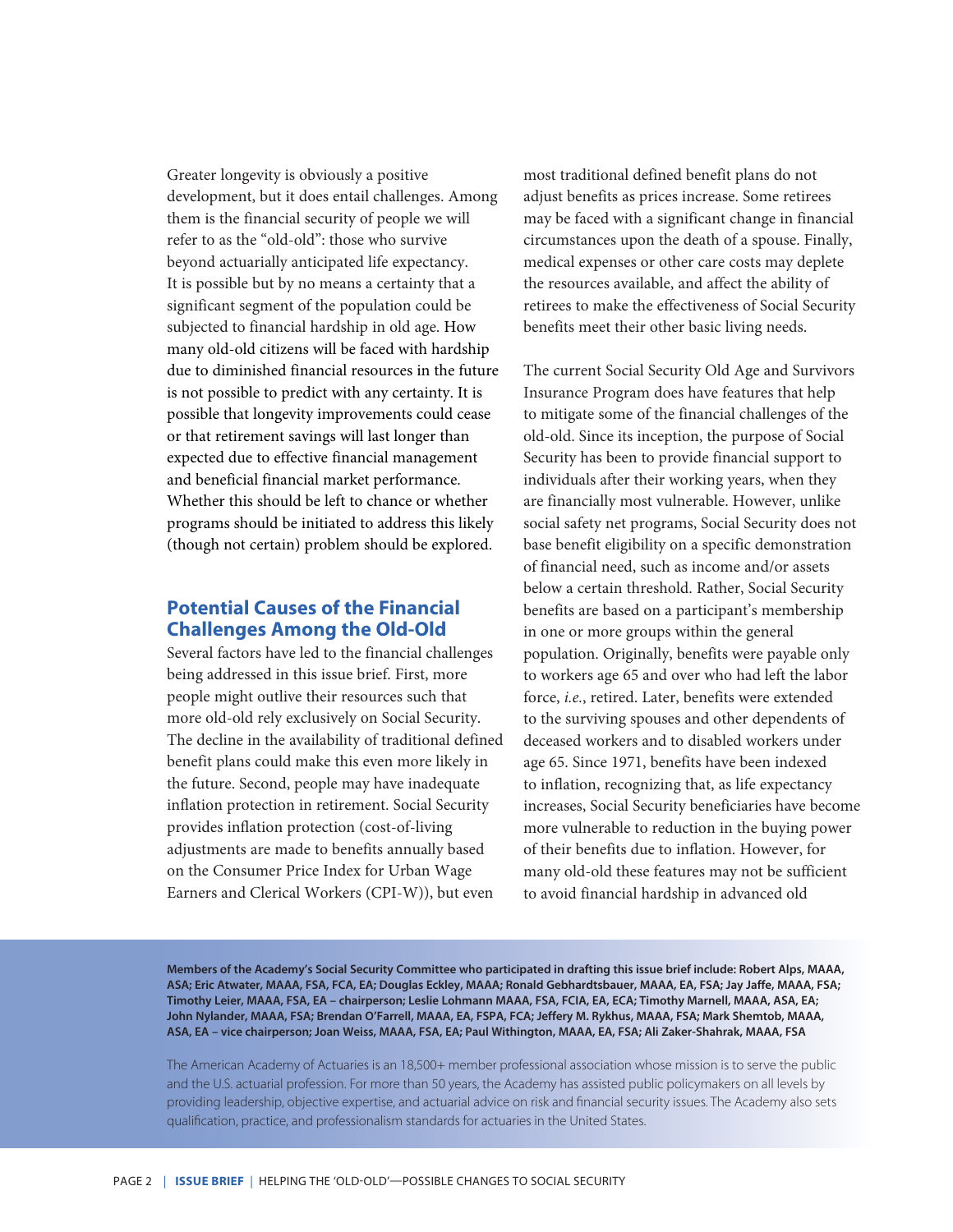age. This issue brief examines some possible enhancements or modifications to Social Security designed to alleviate potential financial insecurity of the old-old.

#### **Concerns**

When examining any proposed changes to Social Security, one should be sensitive to two very important aspects of the program. First is the issue of the *sustainable solvency* of the program. Sustainable solvency means that the program is not expected to run out of funds at any time in the projection period (75 years) and that the program assets at the end of the period are stable or increasing. The Social Security system does not currently meet this criteria. According to the 2016 Trustees Report, expected future income to the system combined with the current trust fund balance will cover only 83.3 percent of expected benefit payments and administrative expenses on a present value basis over the 75-year valuation period. Years beyond the valuation period are expected to add to this deficit. Unless legislative changes are made to either increase Social Security tax income or reduce benefits or some combination of both, the system can only support the full promised benefits until 2033, after which benefits would be reduced so as not to exceed available income. Enhanced benefits for the old-old would more than likely come with a cost that exacerbates the problem of achieving sustainable solvency. These enhanced benefits would need to be paid for by increasing revenue or reducing other benefits to an even greater extent than if no enhancements were made for the specific benefit of the old-old.

The second aspect to keep in mind is the balance between the *individual equity* and *social adequacy* aspects of the program. Despite an emphasis on helping those who earn lower incomes during their working years, Social Security still pays benefits even to the wealthiest Americans.

Because thewealthier wage earners pay more into the system in taxes, under the Social Security benefit formula they receive the highest benefits when measured by dollars, although not when measured as a percentage of pre-retirement income or taxes paid. Providing higher benefits to those who pay more in taxes is generally called "individual equity," while providing proportionately higher benefits to those at the lower end of the wage scale is generally called "social adequacy."

Since its establishment, Social Security has included elements of individual equity and social adequacy. This balance has not been static, but has shifted over the years as new benefits were added and the benefit formulas changed. There is no agreed-upon theoretically correct balance. The actual balance has emerged from decades of legislative changes to the program. Should benefits be increased for the old-old, this balance will most likely shift yet again. It is important that the resulting modifications to Social Security are considered with recognition of the impact on both the individual equity and social adequacy elements. How best to effectively target those with the greatest likely financial need upon reaching more advanced old age is a challenge within itself. This balance between individual equity and social adequacy adds another layer to this challenge.

Finally, not all will benefit from improved longevity to the same degree. Enhancing benefits for the old-old would direct additional resources to those who experience greater longevity. This issue brief addresses changes to Social Security that specifically focus on the concerns of the old-old and does not the address potential impacts on beneficiaries who may not benefit from such changes or more generally of payroll taxpayers. Those topics are beyond the scope of this brief.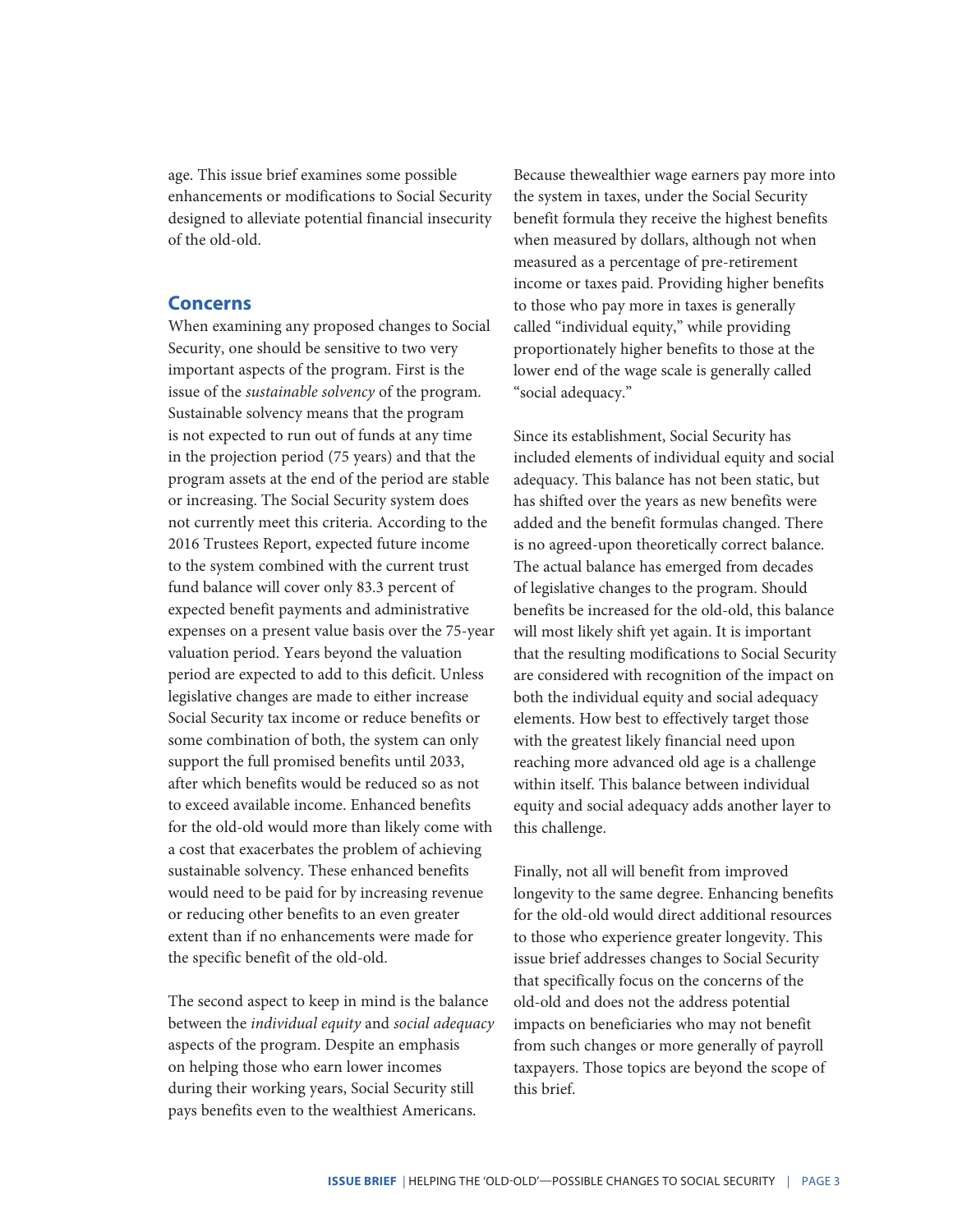With possible program modifications, some questions need to be considered: Who should be the recipients of changes to the program that focus on improving financial security for the old-old? Is there a target age? Should there be a qualification requirement based on income and or assets? Should there be specific consideration for those who had significant assets when they retired but did not plan properly for the possibility of a long retirement and now are vulnerable? These questions and others should be seriously considered for their impact on Social Security's solvency, beneficiaries, and taxpayers as alternatives are explored.

## **Strategies**

Although Social Security's solvency does not face imminent crisis, its financial situation as outlined above has drawn attention to the need to make changes to the system. There is disagreement about the changes to make. Certain proposals include changes that focus benefits more narrowly on the financially vulnerable. Such changes include adjusting the benefit formulas to increase the disparity in benefits as a percentage of pre-retirement income between higher- lowerpaid workers, or introducing means testing to eliminate or reduce benefits to retired workers with high incomes, assets, or some combination of the two. The latter approach would entail a significant change to how the program has historically operated. Providing enhanced benefits for the old-old should not be done in a manner inconsistent with any general approach to reforming Social Security.

There are many possible strategies for changing Social Security for the benefit of the old-old. This issue brief does not consider any strategies under which enhanced benefits for the old-old are contingent on a demonstration of financial need. While such an approach would be more cost-effective, it is not consistent with the design of the Social Secuirty program. The strategies

considered in this issue brief are in keeping with the nature of Social Security as a social insurance rather than a welfare program. The strategies are based on the concept of presumed need, *i.e.*, eligibility is based only on the attainment of broadly defined eligibility requirements rather than on a beneficiary's specific financial situation. Some of these strategies could be designed to be revenue-neutral while others will add to the cost of the program.

The following are the alternative old-old benefit improvements considered in this paper:

- 1. Targeted benefit supplements
- 2. Longevity benefit riders
- 3. Enhanced cost-of-living increases
- 4. Modification of widow/widower survivor benefits through use of optional benefit forms
- 5. Changes to the Social Security Retirement Age

#### **Targeted benefit supplements**

Targeted benefit supplements provide a direct solution to providing additional income to the old-old. Enhanced monthly benefits could be provided based on a revised formula once a beneficiary reaches a specified age (age 80 or 85, for example). This new benefit could be provided to all benefit recipients or only those meeting certain conditions (for example, those with a Social Security benefit below a specified monthly amount). Or, a minimum benefit could be established, perhaps relative to the poverty line.

#### **Pros:**

- Provides financial support for individuals who may not be able to supplement income from Social Security with additional income.
- Maintains social insurance framework by providing a uniform benefit formula to participants (only adding a new minimum or tier of Old Age benefits).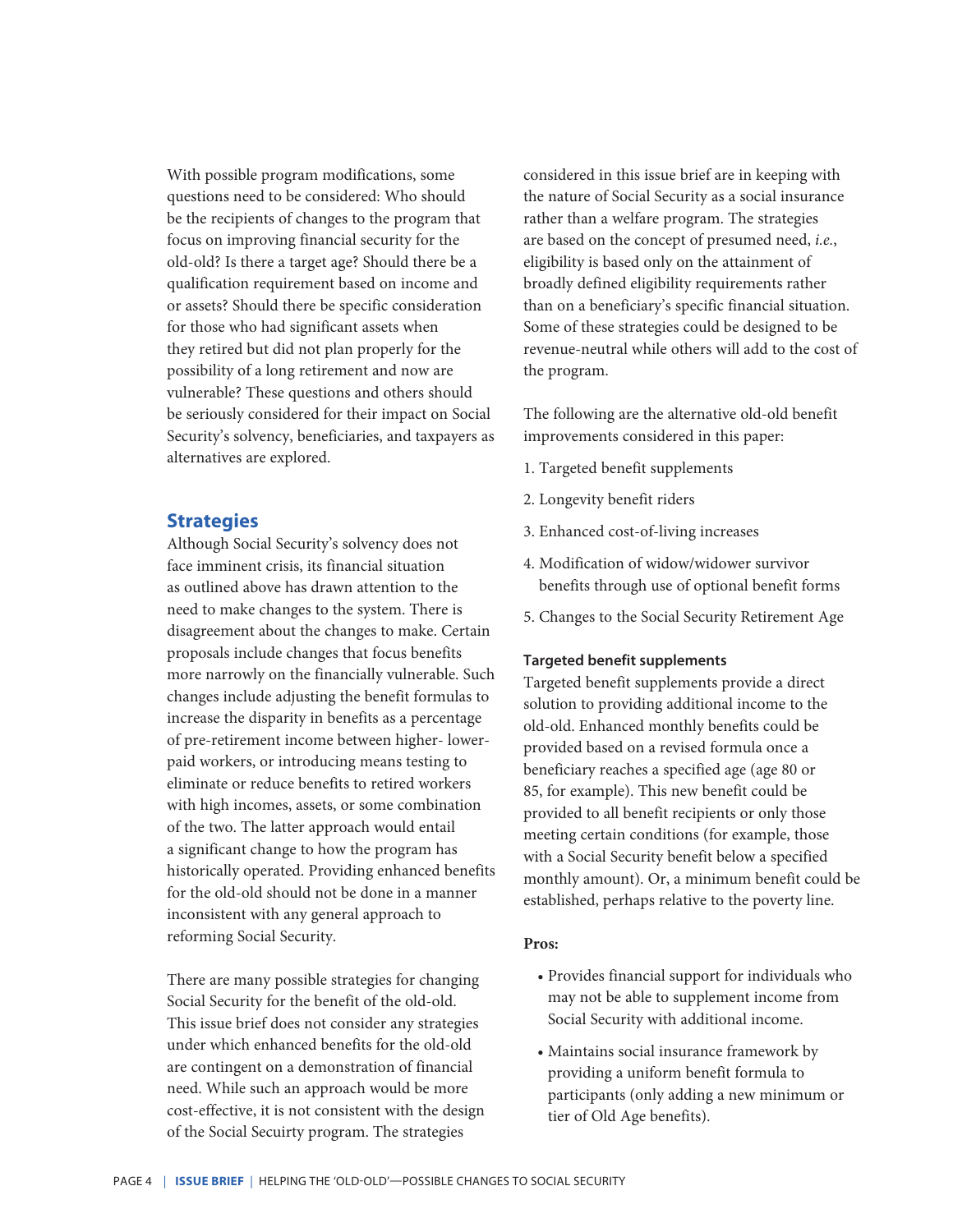- May support improved availability and quality of end-of-life care.
- Addresses financial hardship directly, regardless of the cause.

#### **Cons**:

- Additional administrative burden.
- More difficult to explain and understand future level of Social Security benefits.
- Would alter the balance between individual equity and social adequacy.
- Additional cost to the program.

#### **Longevity Benefit Riders**

Longevity insurance is a deferred annuity providing a lifetime income upon survival to a specified future age. If funded through a reduction in an annuity payable immediately at retirement, the amount of the additional deferred lifetime income available at the "old-old" age will exceed the reduction in the immediate annuity amount. This is attributable to the shorter payout period beginning at a later date benefiting from both interest and mortality credits for the intervening period.

Many retirees have accumulated some funds for retirement, though most do not have sufficient amounts to last as long as 30 or 40 years. The use of longevity insurance allows for a cost-effective hedge against running out of funds. Though there is a private-sector longevity insurance market, it has yet to gain much popularity for reasons including but not limited to pricing, lack of competition, and general lack of awareness. Because Social Security is a near universal benefit, it may be of value to consider integrating a longevity insurance option within Social Security.

For example, retirees could voluntarily exchange a portion of their benefit payable at "initial retirement" for a longevity benefit commencing at an advanced age. Starting three to five years prior to eligibility for initial benefits, an individual would receive with their annual Social Security benefit statement an explanation of longevity insurance describing how the benefit works as well as how it might protect them from old age financial hardship. In addition, a table would include numerical illustrations for various combinations of retirement ages, longevity benefit commencement ages, and longevity benefit amounts. When the individual actually retired, he or she could elect the longevity benefit at a level of his or her choice.

The longevity benefits would be actuarially equivalent individually or determined to be actuarially equivalent in the aggregate based on utilization assumptions. In the latter case, benefits would provide a greater value at lower Primary Insurance Amounts (PIA)<sup>1</sup> to offset the expected lower utilization by low-income retirees (those at the greatest risk of experiencing financial hardship). Thus an individual with a PIA of \$1,000 would be eligible for a larger benefit based on a \$100 benefit reduction charge than an individual with a PIA of \$2,000.

#### **Pros:**

- Cost-effective way to provide old-age protection for those who can afford reduced benefits at younger ages.
- Can be designed to provide greater benefit for those most likely in need.
- Universal program that all may participate in.
- Can be designed to not add to cost of the program.

<sup>1</sup> The "primary insurance amount" (PIA) is the benefit (before rounding down to next lower whole dollar) a person would receive if he/she elects to begin receiving retirement benefits at his/her [normal retirement age.](https://www.ssa.gov/oact/ProgData/nra.html) At this age, the benefit is neither reduced for early retirement nor increased for delayed retirement.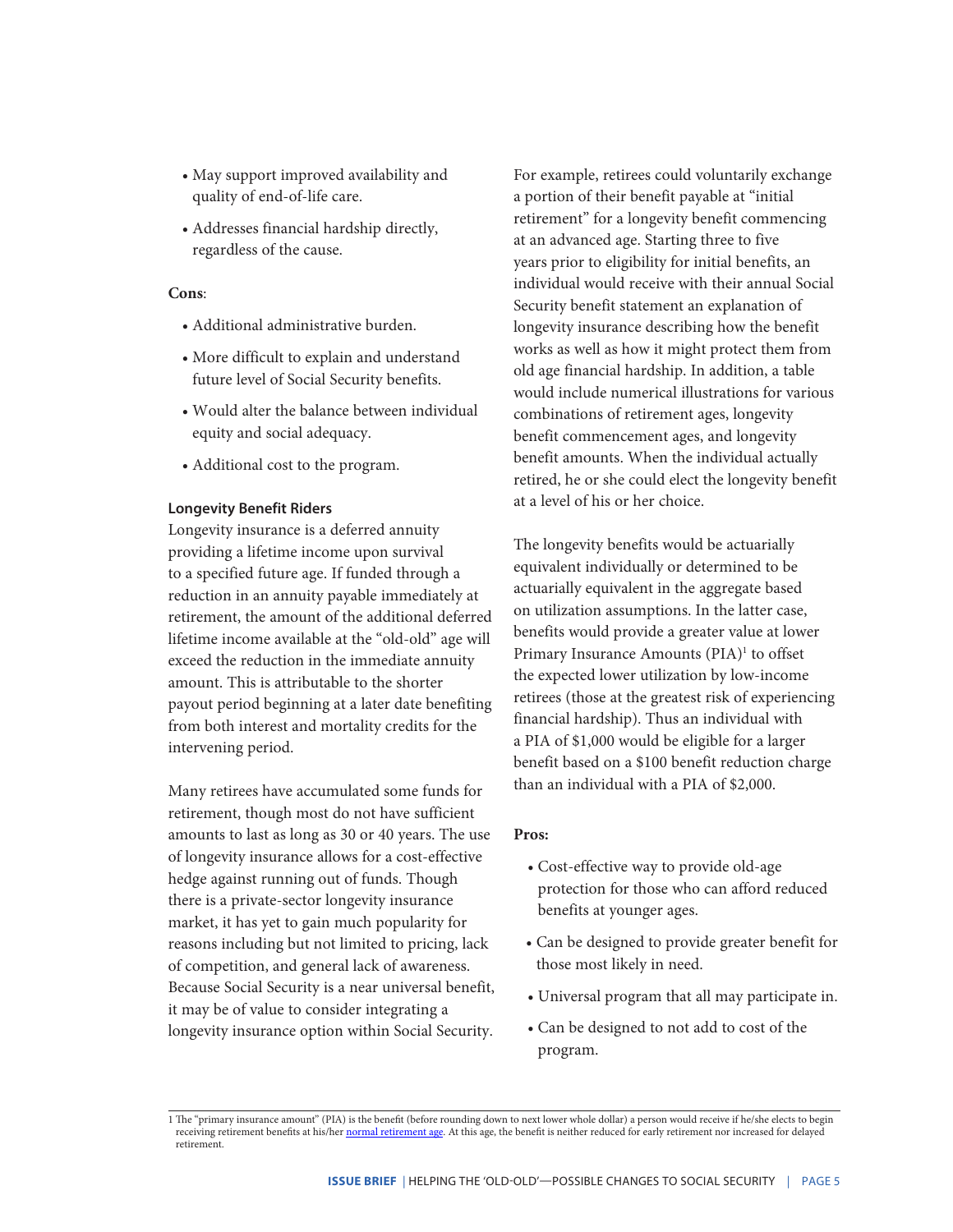#### **Cons:**

- Retirees may not fully appreciate the value of insuring a more secure retirement should they live to extreme old age.
- Additional administrative burden.
- Adverse selection issues.
- Requires public education regarding longevity risk and risk sharing.

#### **Enhanced cost-of-living increases**

One suggested means of improving the financial security for the most elderly group of retirees is to change the current cost-of-living index for Social Security benefits.

Currently, benefits are increased annually based upon the CPI-W, a measure of the increase in cost of living for the population in general. An enhanced increase for retirees could be implemented in various ways. For example, the cost-of-living increase could be set at CPI-W plus 1 percentage point commencing at an advanced age such as 75. The increase could also be restricted to those beneficiaries with lower income levels.

#### **Pros:**

- Simple to explain.
- Applies in a uniform fashion for eligible Social Security recipients, as does the current CPI-W.
- Easy to implement.

#### **Cons**:

- The reason the old-old have a higher incidence of poverty may not be due entirely to the effects of inflation, therefore changing the index that determines the cost-of-living increase may not appropriately capture the entire problem.
- This approach may be poorly targeted if too much of the increase in benefits goes to people who are not facing old-age poverty.
- A major expense for the elderly is related to medical care and long-term care. This suggests that it might be more efficient to mitigate old-age poverty by allocating more funding and benefits to Medicare and Medicaid programs rather than using an approach where extra payments are made to individuals who are not incurring these additional expenses.
- Adds to cost of the program.

# **Modification of widow/widower survivor benefits through use of optional benefit forms**

Another area for consideration is whether changes in the benefit levels payable to surviving spouses would be helpful in tackling the old-old challenge. Under current law, a retiree is entitled to the greater of the benefit based on his or her earnings record or 50 percent of the benefit based on the earnings record of a spouse. A surviving spouse is entitled to the greater of the benefit earned on his or her record or that of a spouse.

Consider this specific scenario that may lead to financial hardship among the old-old. Both spouses work a full career with roughly equivalent benefits. Upon retirement, the couple receives two full benefits. However, upon the first death only one benefit is payable, thus reducing the benefit by 50 percent. It is unlikely that expenses will also drop by 50 percent, thus creating hardship for a person relying very heavily on Social Security.

Changes to Social Security that would decrease the size of the income drop that occurs upon the first death could be considered. One way to approach this issue is by allowing Social Security retirees to elect a benefit form other than a life annuity. This would allow a retiree who is dependent on the income of his or her spouse to opt for a smaller initial benefit in exchange for a higher contingent survivor benefit payable upon the death of that spouse. This could be very effective in protecting against a large drop in income in the case of a twoearner couple with relatively equivalent benefits.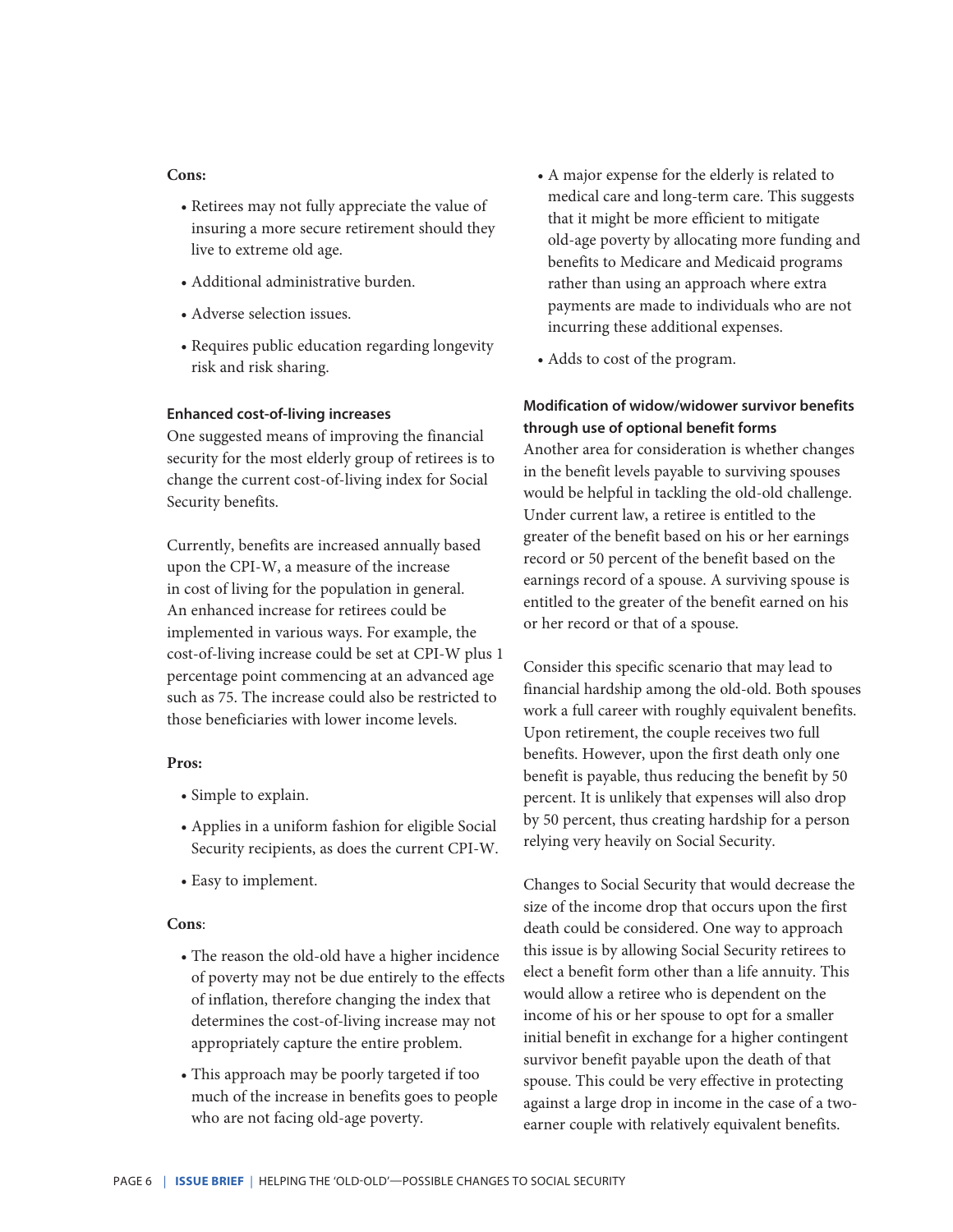#### **Pros:**

- Provides option for increased longevity benefits for widowed seniors.
- Maintains basic Social Security framework.
- Adds no significant cost to the program.

#### **Cons:**

- No new option for unmarried people facing poverty.
- May still not provide adequate benefits.
- Additional administrative burden.
- Requires an understanding of the value of the benefit option by retirees.

#### **Changes to the Social Security Retirement Age**

When the Social Security program began paying monthly benefits in 1940, workers could receive unreduced benefits at age 65. This age is called the Normal Retirement Age (NRA). The law was changed in 1983 to increase the NRA gradually to age 67 according to the following schedule:

| <b>Year of Birth</b> | <b>Social Security</b><br><b>Normal Retirement Age</b> |  |  |  |
|----------------------|--------------------------------------------------------|--|--|--|
| 1937 and earlier     | 65                                                     |  |  |  |
| 1938                 | 65 and 2 months                                        |  |  |  |
| 1939                 | 65 and 4 months                                        |  |  |  |
| 1940                 | 65 and 6 months                                        |  |  |  |
| 1941                 | 65 and 8 months                                        |  |  |  |
| 1942                 | 65 and 10 months                                       |  |  |  |
| 1943 through 1954    | 66                                                     |  |  |  |
| 1955                 | 66 and 2 months                                        |  |  |  |
| 1956                 | 66 and 4 months                                        |  |  |  |
| 1957                 | 66 and 6 months                                        |  |  |  |
| 1958                 | 66 and 8 months                                        |  |  |  |
| 1959                 | 66 and 10 months                                       |  |  |  |
| 1960 and later       | 67                                                     |  |  |  |

Many Social Security reform proposals include a provision for further increasing the NRA. Part of the rationale for continued increases in the NRA is that without changing the NRA, the value of the benefits provided increases as longevity increases. However, raising the NRA without changing the benefit formula constitutes an across-the-board decrease in the monthly benefits provided. At any given retirement age, a worker's benefit would be subject to a greater early retirement reduction and/or a smaller late retirement increase than before the change. For this reason, raising the NRA improves Social Security's financial situation, which is why it is a common feature of reform proposals.

Raising the NRA without changing the benefit formula does nothing to directly help the old-old, and indeed disadvantages those who are unable to delay retirement. This does not mean an increase in NRA should not be considered in the context of helping the old-old. The benefit formula could be increased so that, even as the NRA increases, benefits at any given retirement age remain roughly the same as currently provided. Such a change in the NRA could induce favorable behavioral changes. Some workers may decide to remain longer in the workforce, retire later, and qualify for original higher benefits. To the extent this behavior occurs, the old-old will be better off—not only because they receive higher Social Security benefits, but also because they have a greater opportunity to save for retirement outside of Social Security while still working. Even though the value of benefits does not change, a portion of the financial gains to the system remain, because workers who retire later pay taxes into the system for a longer period. Nevertheless, a primary purpose of increasing the NRA as discussed here